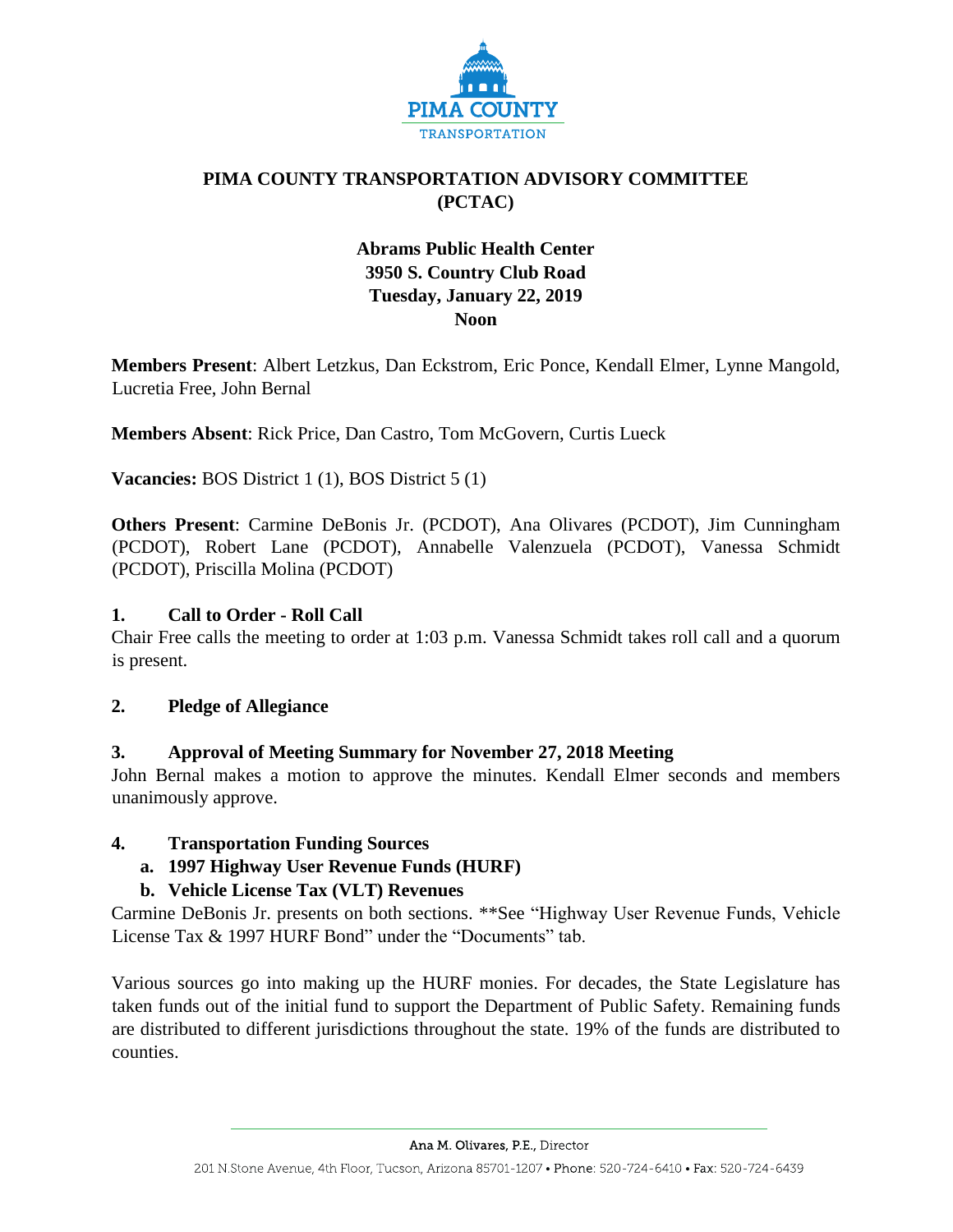One component of the VLT is allocated to transportation and the other goes to the counties' general funds. In this region, the Pima Association of Governments (PAG) receives a portion of the funds. In general, the HURF do not meet all of various transportation needs for a jurisdiction. Distribution of funds follows a formula where all of the money goes to the state and distributed back out. The primary factor in fund distribution is based on the county origin of gasoline sales. As a result, Pima County receives a lesser share than Maricopa County. The recently implemented VLT fee will offset the use of HURF towards the Department of Public Safety. One of the greatest challenges we face when attempting to address our funding dilemma involves Arizona's gasoline tax not increasing in over 28 years.

The VLT has a long history. A portion of the VLT revenues is allocated towards transportation. There has been discussion regarding using general funds, which includes part of the VLT, for road repair work. According to the County Administrator, Chuck Huckelberry, this is problematic because there is an inherent tax equity and statutory issue in using general funds for road repair in unincorporated Pima County. Pima County uses its HURF and VLT revenue for various transportation purposes including: road repair; road maintenance (paved and dirt roads); street sweeping; clearing vegetation on medians and right-of-way; shoulder work, sidewalk repair, maintaining signs, signals and lights; all aspects of road improvement projects; pavement preservation on arterial and collector roadways; and paying debt service for the 1997 road bonds. The recent Regional Local Road Repair Program did not use HURF or VLT revenues but, instead, used a temporary 25 cent property tax increase.

Staff presents a timeline of HURF and VLT distributions to the state.

Voters approved the \$350 million 1997 HURF bond package to address road repair with the objective to increase mobility and reduce congestion. Within the last few decades, we have completed over 250 lane mile improvements and 90 safety projects. For the current fiscal year, the debt service payment is \$18.8 million, about 27% of the budget operating expenses of the department. We are heading towards a significant decrease in the debt-service amount we must pay. The department will use this reduction in debt-service payment and monies from the natural growth in HURF and department efficiencies towards future road repair. About \$62.4 million of HURF bonds have not been sold and are allocated to joint projects between Pima County and the City of Tucson, Pima County road projects and 13 safety improvement projects. These monies cannot be diverted from their intended use to address road repair. Year 2 of the \$16 million bond reallocation for road repair will be complete in Fiscal Year 2020.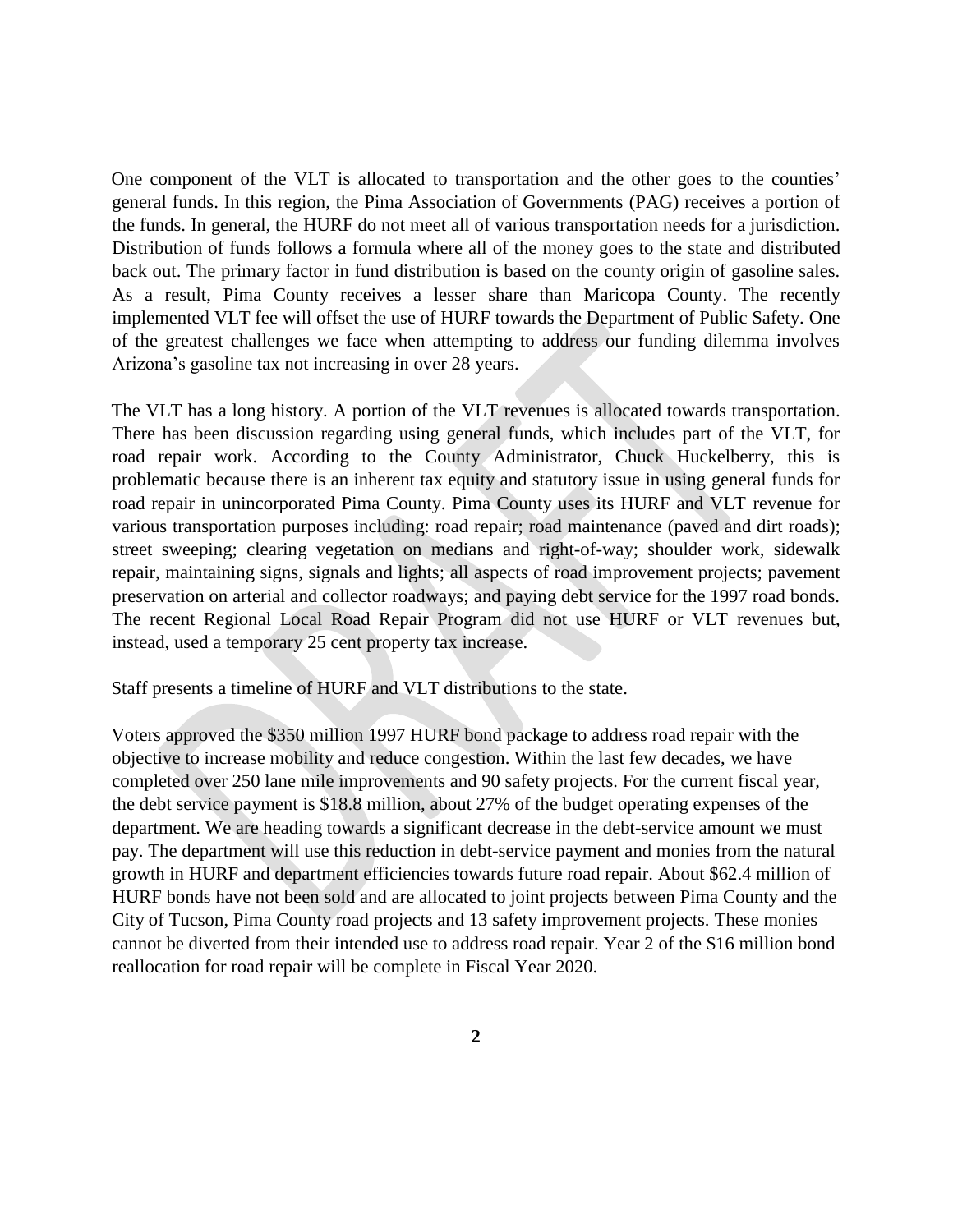As a reminder, this committee approved acquiring the \$16 million amount of unused project funds to use towards road repair. The County Administrator has written a memorandum to the Board of Supervisors recommending that we do not divert the remaining HURF bonds to be used on road repair and that any unused monies go towards completing more safety improvement projects.

Staff and members discuss recent updates to the VLT and HURF as well as the state distribution formula for fund allocations.

Michael Rossi, Pima County representative at the State Legislature for the past 25 years, presents. He discusses the HURF distribution formula and its origin and the controversy involving the new driver safety fee. The VLT is, essentially, an "in lieu" property tax and is part of the general fund. This means it is not restricted towards transportation purposes like the gas tax is.

#### **c. Alternative Funding**

Staff and members discuss the Impact Fee Program. The department is currently working to update the Impact Fee Ordinance.

#### **d. Public Input**

- **1)** Martha Michaels: expresses concern about the road conditions of the Sabino Town and Country Estates.
- **2)** Nathan Barrett, Senior Transportation Planner with PAG provides an overview of PAG's involvement in the HURF distribution.
- **3)** Supervisor Steve Christy, Pima County District 4 Supervisor: urges the department to finding funding for road repair by reallocating unused 1997 HURF bond money.
- **4)** Michael Rossi: talks about impact fees and the regional and national infrastructure funding crisis.

Members discuss the possibility of implementing a cost-share road option with regional developers and ask for an update on the reauthorization of the Regional Transportation Authority tax.

**5)** William LaRose: expresses concern about the condition of N. Mona Lisa Rd. near Oracle Jaynes Station Rd.